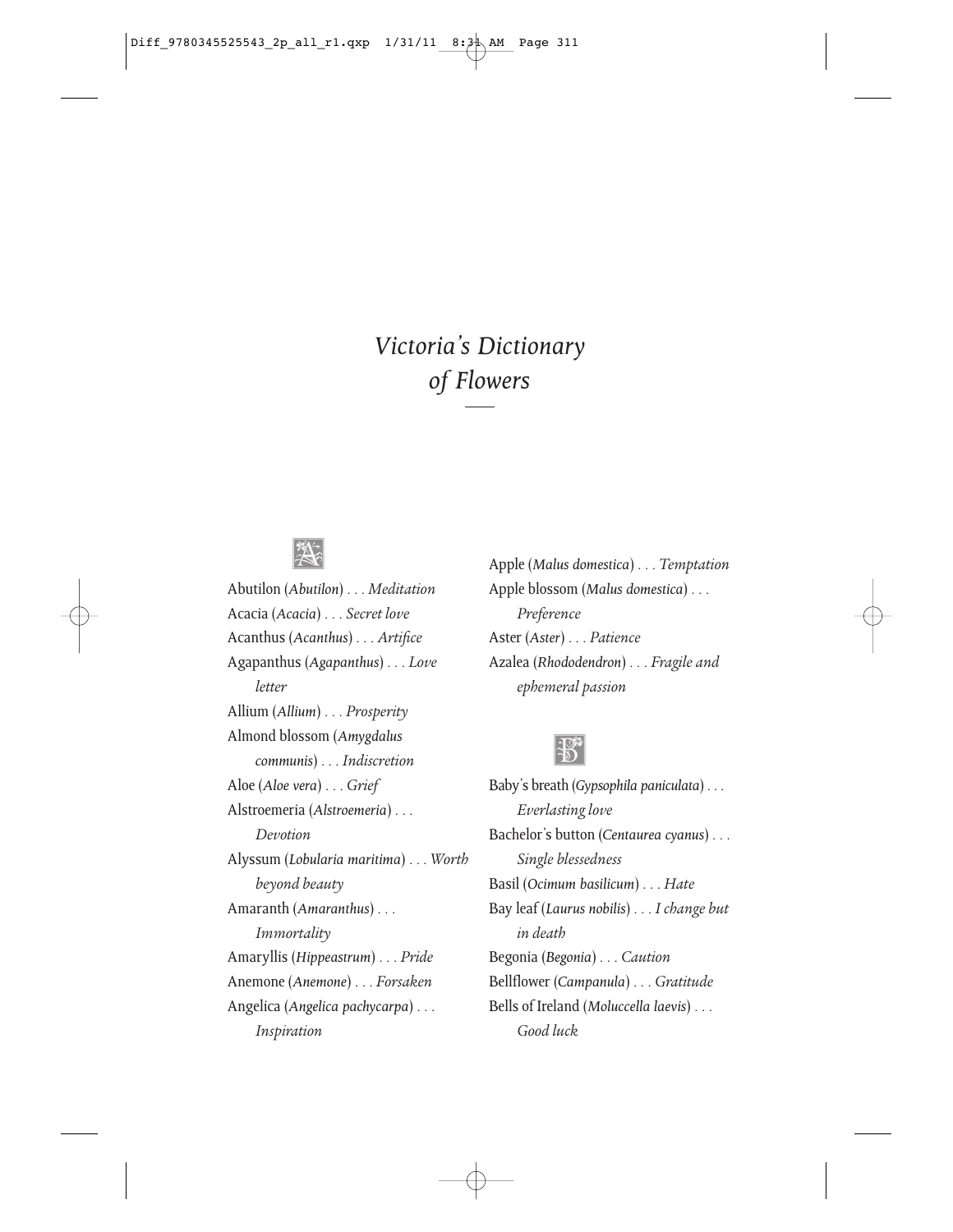Bird of paradise (*Strelitzia reginae)* . . . *Magnificence* Blackberry (*Rubus)* . . . *Envy* Black-eyed Susan (*Rudbeckia)* . . . *Justice* Bluebell (*Hyacinthoides non-scripta*) . . . *Constancy* Bougainvillea (*Bougainvillea spectabilis*) . . . *Passion* Bouvardia (*Bouvardia*) . . . *Enthusiasm* Broom (*Cytisus*) . . . *Humility* Buttercup (*Ranunculus acris*) . . . *Ingratitude*



Cabbage (*Brassica oleracea*) . . . *Profit* Cactus (*Opuntia)* . . . *Ardent love* Calla lily (*Zantedeschia aethiopica*) . . . *Modesty* Camellia (*Camellia*) . . . *My destiny is in your hands* Candytuft (*Iberis*) . . . *Indifference* Canterbury bells (*Campanula medium*) . . . *Gratitude* Carnation, pink (*Dianthus caryophyllus*) . . . *I will never forget you* Carnation, red (*Dianthus caryophyllus*) . . . *My heart breaks* Carnation, striped (*Dianthus caryophyllus*) . . . *I cannot be with you* Carnation, white (*Dianthus caryophyllus*) . . . *Sweet and lovely*

Carnation, yellow (*Dianthus caryophyllus*) . . . *Disdain* Celandine (*Chelidonium majus*) . . . *Joys to come* Chamomile (*Matricaria recutita*) . . . *Energy in adversity* Cherry blossom (*Prunus cerasus*) . . . *Impermanence* Chervil (*Anthriscus*) . . . *Sincerity* Chestnuts (*Castanea sativa*) . . . *Do me justice* Chicory (*Cichorium intybus*) . . . *Frugality* Chrysanthemum (*Chrysanthemum*) . . . *Truth* Cinquefoil (*Potentilla*) . . . *Beloved daughter* Clematis (*Clematis*) . . . *Poverty* Clove (*Syzygium aromaticum*) . . . *I have loved you and you have not known it* Clover, white (*Trifolium*) . . . *Think of me* Cockscomb (*Celosia*) . . . *Affectation* Columbine (*Aquilegia*) . . . *Desertion* Coreopsis (*Coreopsis*) . . . *Always cheerful* Coriander (*Coriandrum sativum*) . . . *Hidden worth* Corn (*Zea mays*) . . . *Riches* Cosmos (*Cosmos bipinnatus*) . . . *Joy in love and life* Cowslip (*Primula veris*) . . . *Pensiveness* Crab-apple blossom (*Malus hupehensis*) . . . *Ill-tempered*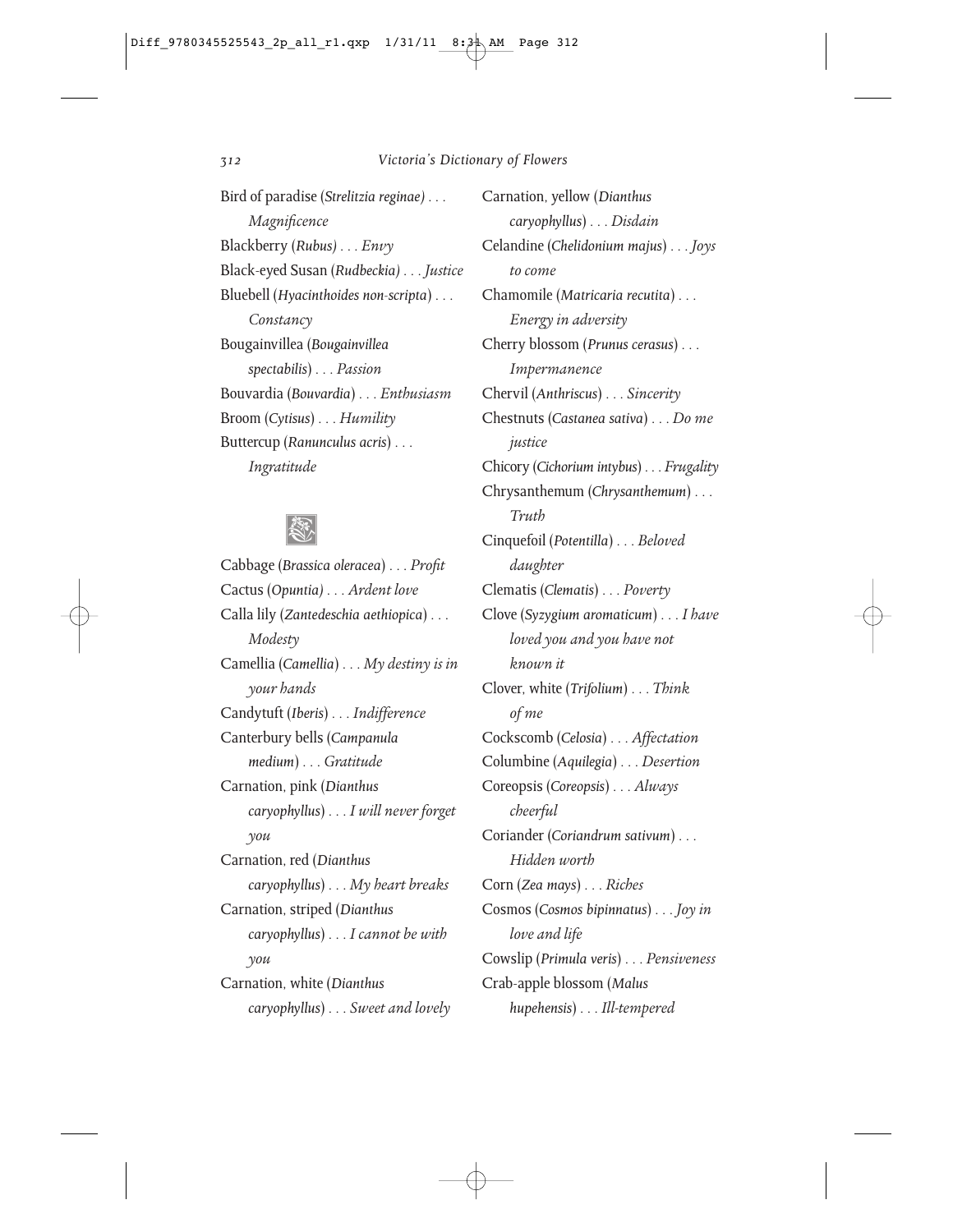Cranberry (*Vaccinium*) . . . *Cure for heartache* Crocus (*Crocus*) . . . *Youthful gladness* Currant (*Ribes*) . . . *Thy frown will kill me* Cyclamen (*Cyclamen*) . . . *Timid hope* Cypress (*Cupressus*) . . . *Mourning*

Euphorbia (*Euphorbia*) . . . *Persistence* Evening primrose (*Oenothera biennis*) . . . *Inconstancy* Everlasting pea (*Lathyrus latifolius*) . . . *Lasting pleasure*



Fennel (*Foeniculum vulgare*) . . .

## $\overline{\mathbb{W}}$

Daffodil (*Narcissus*) . . . *New beginnings* Dahlia (*Dahlia*) . . . *Dignity* Daisy (*Bellis*) . . . *Innocence* Daisy, Gerber (*Gerbera*) . . . *Cheerfulness* Dandelion (*Taraxacum*) . . . *Rustic oracle* Daphne (*Daphne*) . . . *I would not have you otherwise* Daylily (*Hemerocallis*) . . . *Coquetry* Delphinium (*Delphinium*) . . . *Levity* Dianthus (*Dianthus*) . . . *Make haste* Dittany (*Dictamnus albus*) . . . *Childbirth* Dogwood (*Cornus*) . . . *Love undiminished by adversity* Dragon plant (*Dracaena*) . . . *You are near a snare*

*Strength* Fern (*Polypodiophyta*) . . . *Sincerity* Fern, maidenhair (*Adiantum capillusveneris*) . . . *Secrecy* Feverfew (*Tanacetum parthenium*) . . . *Warmth* Fig (*Ficus carica*) . . . *Argument* Flax (*Linum usitatissimum*) . . . *I feel your kindness* Forget-me-not (*Myosotis*) . . . *Forget me not* Forsythia (*Forsythia*) . . . *Anticipation* Foxglove (*Digitalis purpurea*) . . . *Insincerity* Freesia (*Freesia*) . . . *Lasting friendship* Fuchsia (*Fuchsia*) . . . *Humble love*



Gardenia (*Gardenia*) . . . *Refinement* Gentian (*Gentiana*) . . . *Intrinsic worth* Geranium, oak-leaf (*Pelargonium*) . . . *True friendship* Geranium, pencil-leaf (*Pelargonium*) . . . *Ingenuity*



Edelweiss (*Leontopodium alpinum*) . . . *Noble courage* Elder (*Sambucus*) . . . *Compassion* Eucalyptus (*Eucalyptus*) . . . *Protection*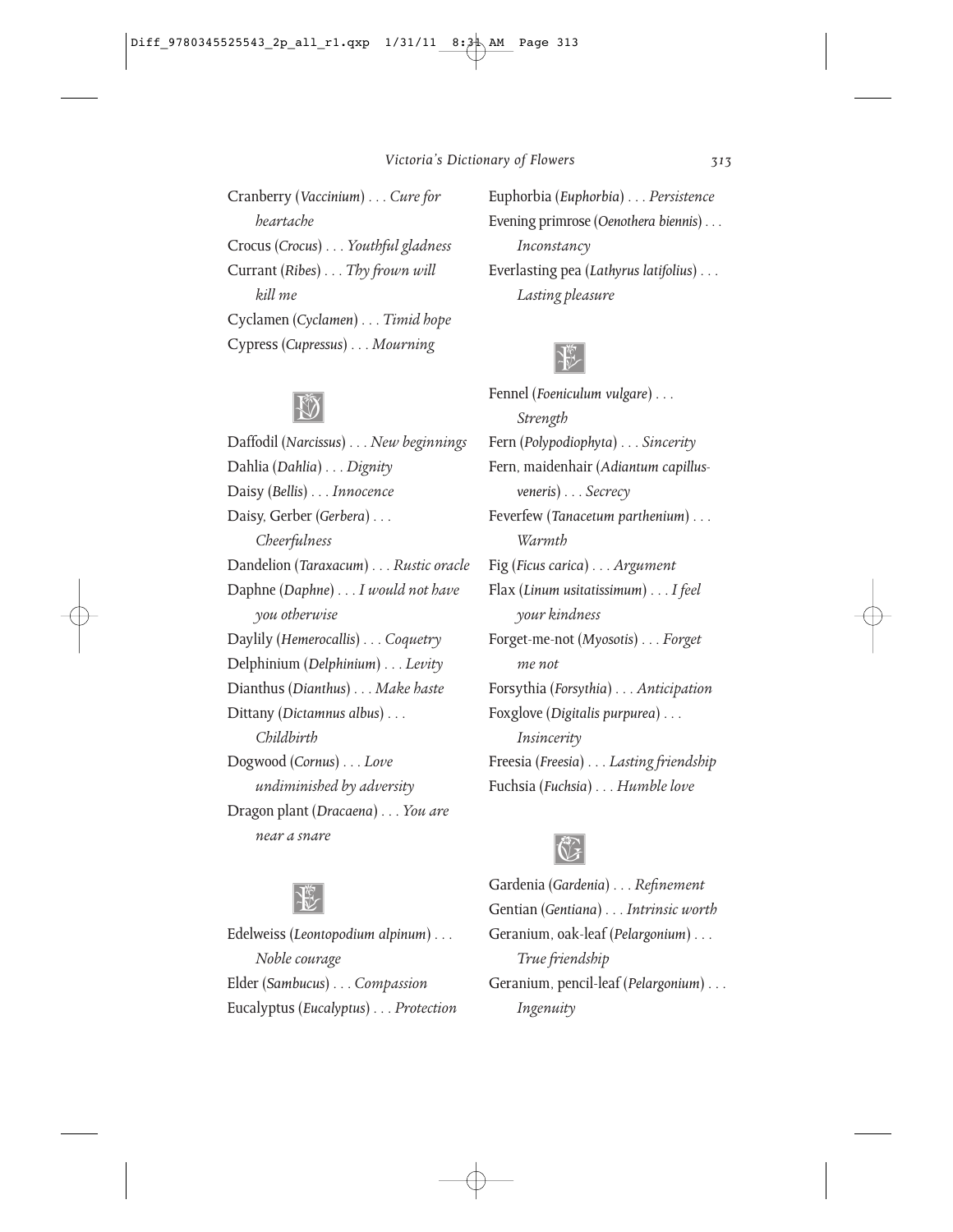Geranium, scarlet (*Pelargonium*) . . . *Stupidity* Geranium, wild (*Pelargonium*) . . . *Steadfast piety* Ginger (*Zingiber*) . . . *Strength* Gladiolus (*Gladiolus*) . . . *You pierce my heart* Goldenrod (*Solidago*) . . . *Careful encouragement* Grapevine (*Vitis vinifera*) . . . *Abundance* Grass (*Poaceae*) . . . *Submission*

Hyacinth, white (*Hyacinthus orientalis*) . . . *Beauty* Hydrangea (*Hydrangea*) . . . *Dispassion*



Ice plant (*Carpobrotus chilensis*) . . . *Your looks freeze me* Impatiens (*Impatiens*) . . . *Impatience* Iris (*Iris*) . . . *Message* Ivy (*Hedera helix*) . . . *Fidelity*



Jacob's ladder (*Polemonium*) . . . *Come down* Jasmine, Carolina (*Gelsemium sempervirens*) . . . *Separation* Jasmine, Indian (*Jasminum multiflorum*) . . . *Attachment* Jasmine, white (*Jasminum officinale*) . . . *Amiability* Jonquil (*Narcissus jonquilla*) . . . *Desire*

# $|\vec{v}|$

Laburnum (*Laburnum anagyroides*) . . . *Pensive beauty* Lady's slipper (*Cypripedium*) . . . *Capricious beauty* Lantana (*Lantana*) . . . *Rigor* Larch (*Larix decidua*) . . . *Audacity* Larkspur (*Consolida*) . . . *Lightness* Laurel (*Laurus nobilis*) . . . *Glory and success*

## **M**

Hawthorn (*Crataegus monogyna*) . . . *Hope* Hazel (*Corylus*) . . . *Reconciliation* Heath (*Erica*) . . . *Solitude* Heather (*Calluna vulgaris*) . . . *Protection* Helenium (*Helenium*) . . . *Tears* Heliotrope (*Heliotropium*) . . . *Devoted affection* Hibiscus (*Hibiscus*) . . . *Delicate beauty* Holly (*Ilex*) . . . *Foresight* Hollyhock (*Alcea*) . . . *Ambition* Honesty (*Lunaria annua*) . . . *Honesty* Honeysuckle (*Lonicera*) . . . *Devotion* Hyacinth, blue (*Hyacinthus orientalis*) . . . *Constancy* Hyacinth, purple (*Hyacinthus orientalis*) . . . *Please forgive me*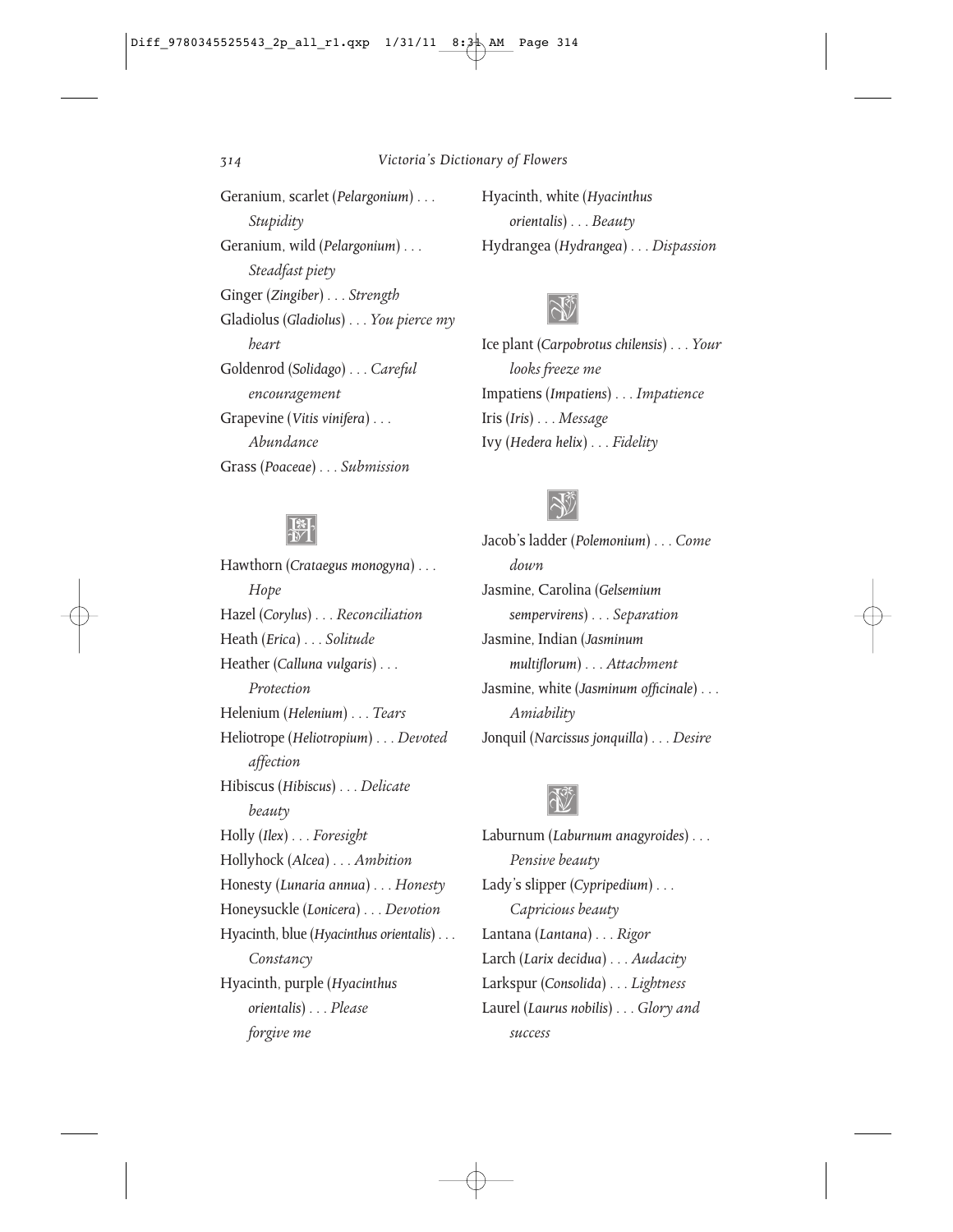Lavender (*Lavandula*) . . . *Mistrust* Lemon (*Citrus limon*) . . . *Zest* Lemon blossom (*Citrus limon*) . . . *Discretion* Lettuce (*Lactuca sativa*) . . . *Coldheartedness* Liatris *(Liatris)* . . . *I will try again* Lichen (*Parmelia*) . . . *Dejection* Lilac (*Syringa*) . . . *First emotions of love* Lily (*Lilum*) . . . *Majesty* Lily of the valley (*Convallaria majalis*) . . . *Return of happiness* Linden tree (*Tilia*) . . . *Conjugal love* Lisianthus (*Eustoma*) . . . *Appreciation* Lobelia (*Lobelia*) . . . *Malevolence* Lotus (*Nelumbo nucifera*) . . . *Purity* Love-in-a-mist (*Nigella damascena*) . . . *Perplexity* Love-lies-bleeding (*Amaranthus caudatus*) . . . *Hopeless but not helpless* Lungwort (*Pulmonaria*) . . . *You are my life* Lupine (*Lupinus*) . . . *Imagination*

Meadowsweet (*Filipendula ulmaria*) . . . *Uselessness* Michealmas daisy (*Aster amellus*) . . . *Farewell* Mignonette (*Reseda odorata*) . . . *Your qualities surpass your charms* Mimosa (*Mimosa*) . . . *Sensitivity* Mistletoe (*Viscum*) . . . *I surmount all obstacles* Mock orange (*Pittosporum undulatum*) . . . *Counterfeit* Monkshood (*Aconitum*) . . . *Chivalry* Morning glory (*Ipomoea*) . . . *Coquetry* Moss (*Bryopsida*) . . . *Maternal love* Mullein (*Verbascum*) . . . *Take courage* Mustard (*Brassica*) . . . *I am hurt* Myrtle (*Myrtus*) . . . *Love*



Narcissus (*Narcissus*) . . . *Self-love* Nasturtium (*Tropaeolum majus*) . . . *Patriotism* Nettle (*Urtica*) . . . *Cruelty*

## M

Magnolia (*Magnolia*) . . . *Dignity* Marigold (*Calendula*) . . . *Grief* Marjoram (*Origanum*) . . . *Blushes* Marsh marigold (*Caltha palustris*) . . . *Desire for riches* Meadow saffron (*Colchicum autumnale*) . . . *My best days are past*



Oats (*Avena sativa*) . . . *The witching soul of music* Oleander (*Nerium oleander*) . . . *Beware* Olive (*Olea europaea*) . . . *Peace* Orange (*Citrus sinensis*) . . . *Generosity* Orange blossom (*Citrus sinensis*) . . . *Your purity equals your loveliness*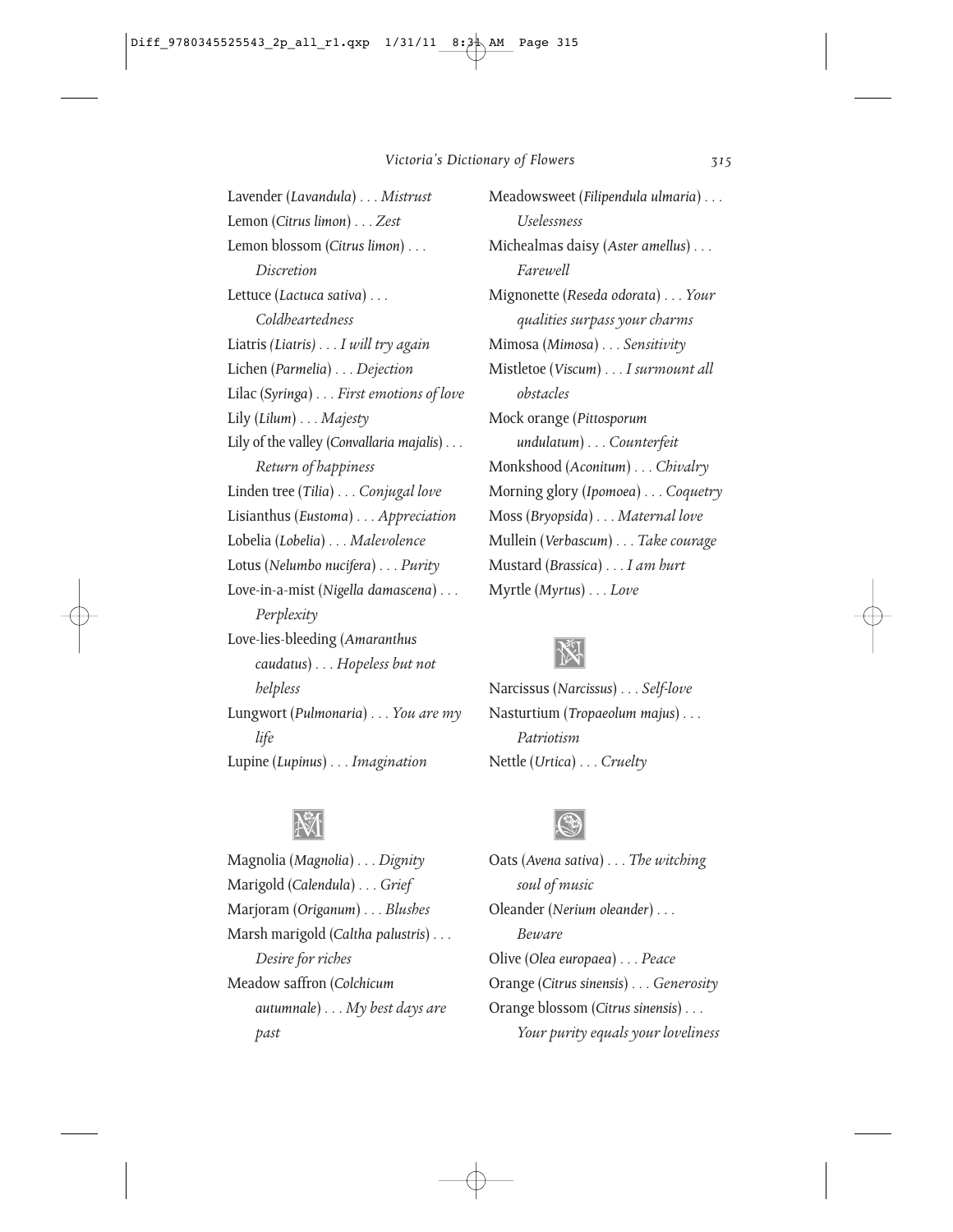Orchid (*Orchidaceae*) . . . *Refined beauty* Oregano (*Origanum vulgare*) . . . *Joy*

## **PASS**

Pansy (*Viola*) . . . *Think of me* Parsley (*Petroselinum crispum*) . . . *Festivity* Passionflower (*Passiflora*) . . . *Faith* Peach (*Prunus persica*) . . . *Your charms are unequaled* Peach blossom (*Prunus persica*) . . . *I am your captive* Pear (*Pyrus*) . . . *Affection* Pear blossom (*Pyrus*) . . . *Comfort* Peony (*Paeonia*) . . . *Anger* Peppermint (*Mentha*) . . . *Warmth of feeling* Periwinkle (*Vinca minor*) . . . *Tender recollections* Persimmon (*Diospyros kaki*) . . . *Bury me amid nature's beauty* Petunia (*Petunia*) . . . *Your presence soothes me* Phlox (*Phlox*) . . . *Our souls are united* Pineapple (*Ananas comosus*) . . . *You are perfect* Pink (*Dianthus*) . . . *Pure love* Plum (*Prunus domestica*) . . . *Keep your promises* Poinsettia (*Euphorbia pulcherrima*) . . . *Be of good cheer* Polyanthus (*Primula*) . . . *Confidence* Pomegranate (*Punica granatum*) . . . *Foolishness*

Pomegranate blossom (*Punica granatum*) . . . *Mature elegance* Poplar, black (*Populus nigra*) . . . *Courage* Poplar, white (*Populus alba*) . . . *Time* Poppy (*Papaver*) . . . *Fantastic extravagance* Potato (*Solanum tuberosum*) . . . *Benevolence* Potato vine (*Solanum jasminoides*) . . . *You are delicious* Primrose (*Primula*) . . . *Childhood* Protea (*Protea*) . . . *Courage* Purple coneflower (*Echinacea purpurea*) . . . *Strength and health*



Queen Anne's lace (*Ammi majus*) . . . *Fantasy* Quince (*Cydonia oblonga*) . . . *Temptation*



Ranunculus (*Ranunculus asiaticus*) . . . *You are radiant with charms* Raspberry (*Rubus*) . . . *Remorse* Redbud (*Cercis*) . . . *Betrayal* Rhododendron (*Rhododendron*) . . . *Beware* Rhubarb (*Rheum*) . . . *Advice* Rose, burgundy (*Rosa*) . . . *Unconscious beauty* Rose, moss (*Rosa*) . . . *Confession of love*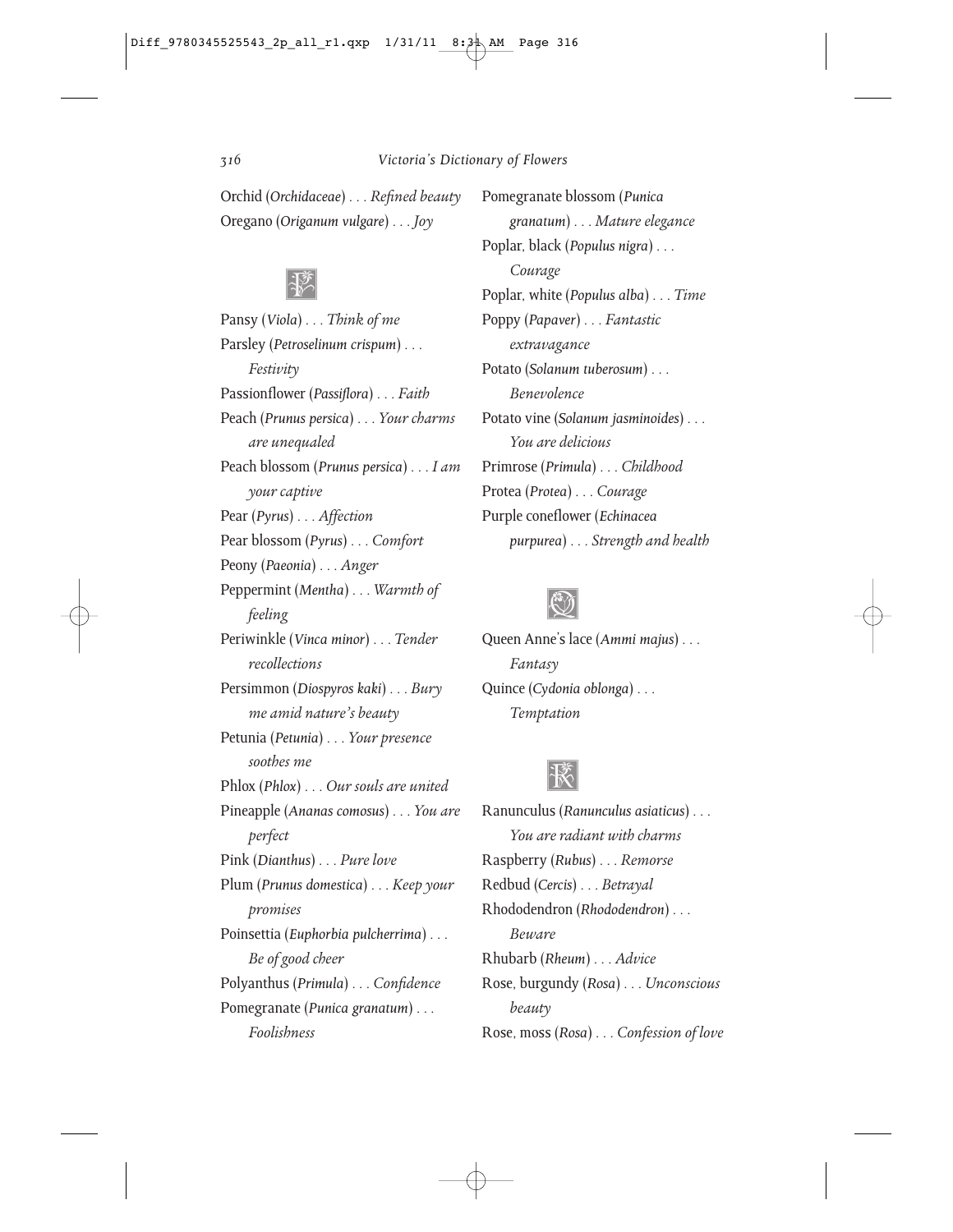Rose, orange (*Rosa*) . . . *Fascination* Rose, pale peach (*Rosa*) . . . *Modesty* Rose, pink (*Rosa*) . . . *Grace* Rose, purple (*Rosa*) . . . *Enchantment* Rose, red (*Rosa*) . . . *Love* Rose, white (*Rosa*) . . . *A heart unacquainted with love* Rose, yellow (*Rosa*) . . . *Infidelity* Rosemary (*Rosmarinus officinalis*) . . . *Remembrance*



Saffron (*Crocus sativus*) . . . *Beware of excess* Sage (*Salvia officinalis*) . . . *Good health and long life* Saint-John's-wort (*Hypericum perforatum*) . . . *Superstition* Saxifraga (*Saxifraga*) . . . *Affection* Scabiosa (*Scabiosa*) . . . *Unfortunate love* Scarlet Pimpernel (*Anagallis arvensis*) . . . *Change* Snapdragon (*Antirrhinum majus*) . . . *Presumption* Snowdrop (*Galanthus*) . . . *Consolation and hope* Sorrel (*Rumex acetosa*) . . . *Parental affection* Speedwell (*Veronica*) . . . *Fidelity* Spirea (*Spiraea*) . . . *Victory* Star-of-Bethlehem (*Ornithogalum umbellatum*) . . . *Purity*

Starwort (*Stellaria*) . . . *Welcome* Stephanotis (*Stephanotis floribunda*) . . . *Happiness in marriage* Stock (*Malcolmia maritima*) . . . *You will always be beautiful to me* Stonecrop (*Sedum*) . . . *Tranquility* Strawberry (*Fragaria*) . . . *Perfection* Sunflower (*Helianthus annuus*) . . . *False riches* Sweet briar (*Rosa rubiginosa*) . . . *Simplicity* Sweet pea (*Lathyrus odoratus*) . . . *Delicate pleasures* Sweet William (*Dianthus barbatus*) . . . *Gallantry*



Tansy (*Tanacetum*) . . . *I declare war against you* Thistle, common (*Cirsium*) . . . *Misanthropy* Thrift (*Armeria*) . . . *Sympathy* Thyme (*Thymus*) . . . *Activity* Trachelium (*Trachelium)* . . . *Neglected beauty* Trillium (*Trillium*) . . . *Modest beauty* Trumpet vine (*Campsis radicans*) . . . *Fame* Tuberose (*Polianthes tuberosa*) . . . *Dangerous pleasures* Tulip (*Tulipa*) . . . *Declaration of love* Turnip (*Brassica rapa*) . . . *Charity*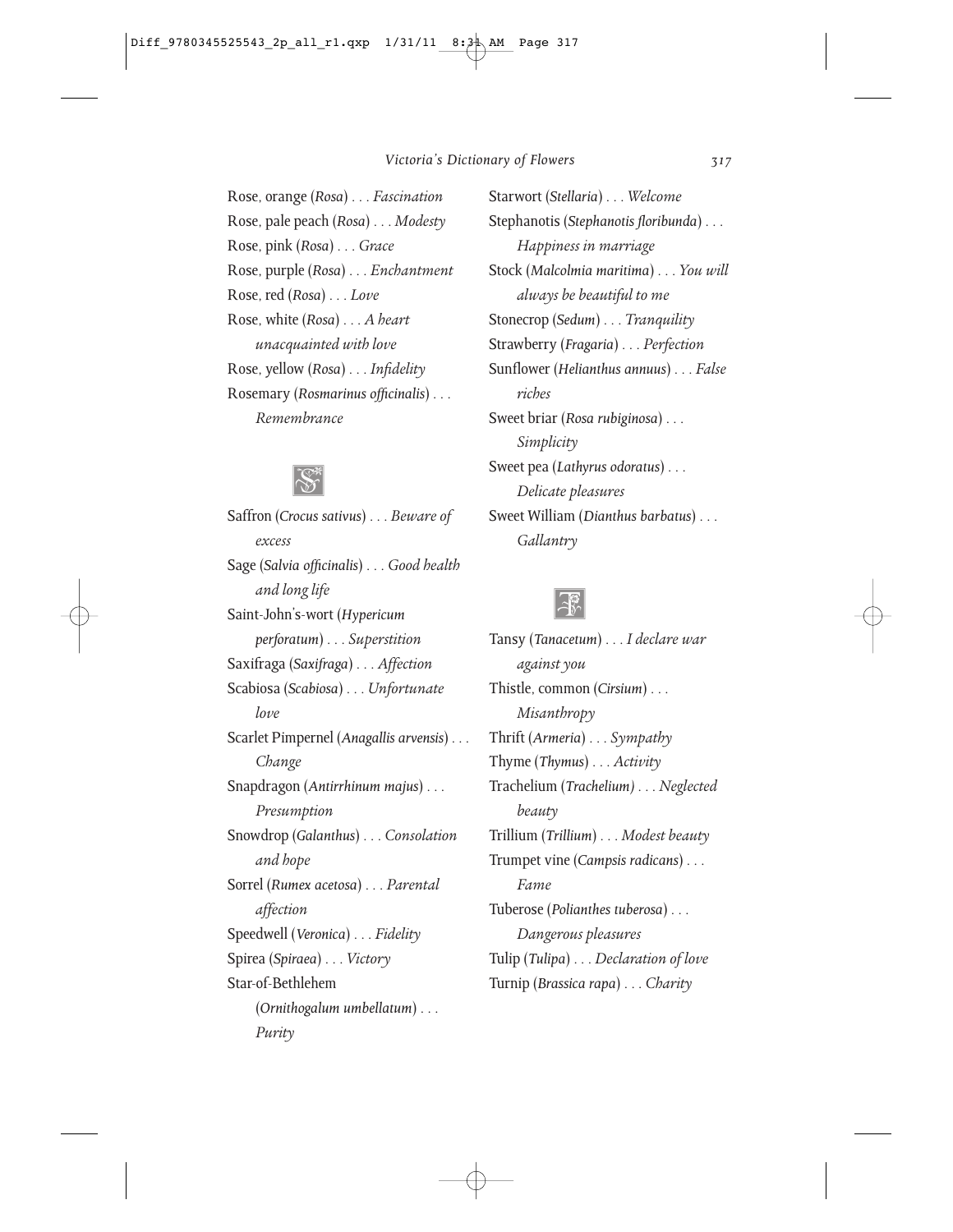

Verbena (*Verbena*) . . . *Pray for me* Vetch (*Vicia*) . . . *I cling to thee* Violet (*Viola*) . . . *Modest worth*



Wallflower (*Cheiranthus*) . . . *Fidelity in adversity* Water lily (*Nymphaea*) . . . *Purity of heart* Waxflower (*Hoya*) . . . *Susceptibility* Wheat (*Triticum*) . . . *Prosperity* White Monte Casino (*Aster*) . . . *Patience*

Willow herb (*Epilobium*) . . . *Pretension* Winter cherry (*Physalis alkekengi*) . . . *Deception* Wisteria (*Wisteria*) . . . *Welcome* Witch hazel (*Hamamelis*) . . . *A spell*



Yarrow (*Achillea millefolium*) . . . *Cure for a broken heart*



Zinnia (*Zinnia*) . . . *I mourn your absence*